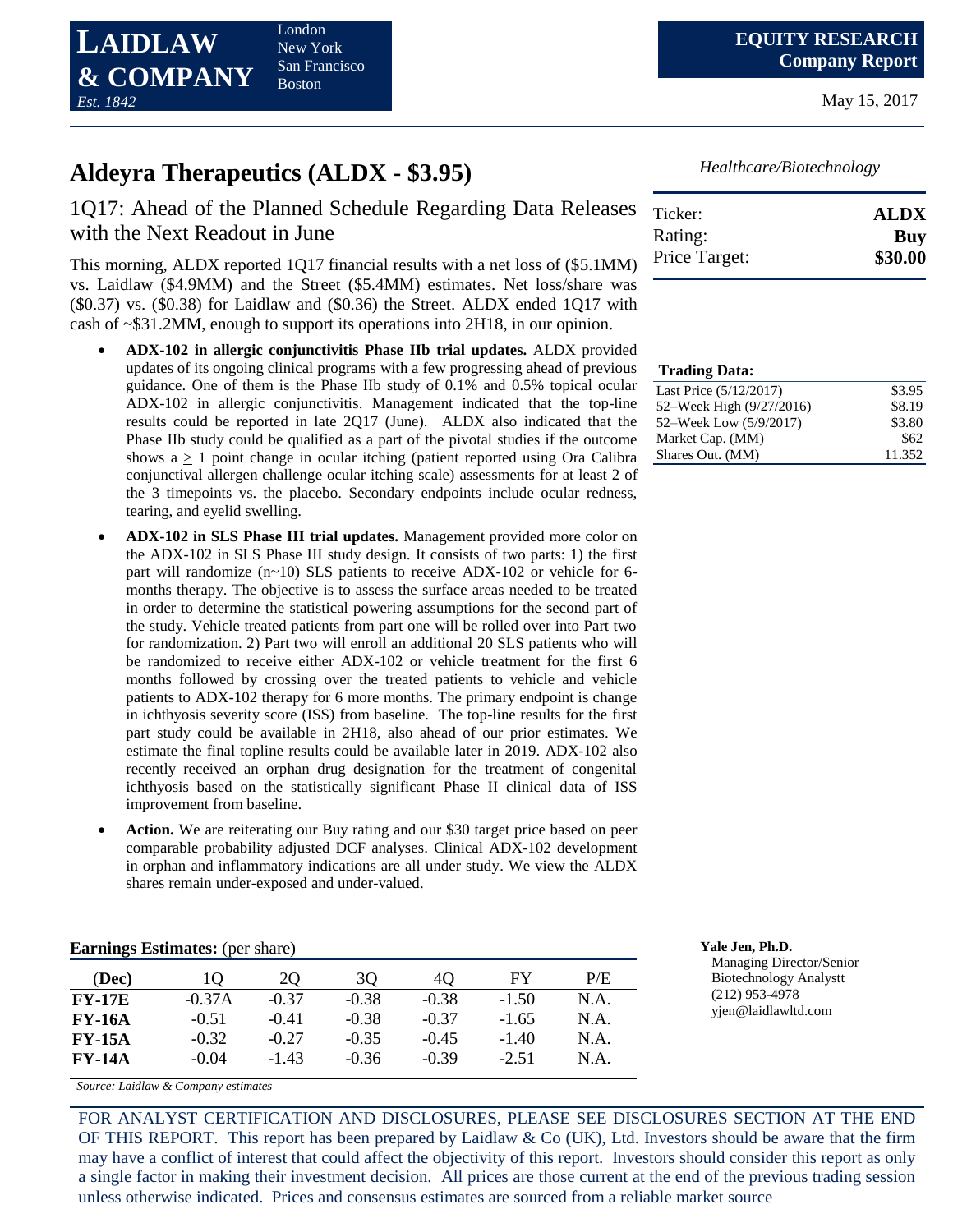**Other clinical program updates.** The ADX-102 (ocular) in noninfectious anterior uveitis (NAU) ongoing Phase III trial remains on track for a potential top-line result readout in 2H18. For this trial, patients are (n~100) randomized 1:1 to receive either 0.5% ADX-102 (ocular) or vehicle for four weeks and the primary endpoint is the clearing of inflammatory cells in the anterior chamber of the eye. The Phase III top-line results could be available in 2H18.

ALDX indicated that the Phase IIa trial in dry eye syndrome will test three formulations of topical ocular ADX-102 over a treatment period of 28 days. Management characterized the results as "shotgun endpoints" as they encompass multiple metrics of dry eye symptoms, anti-inflammatory activities, impacts on tears and other aspects. The top-line results could be available in 3Q17. We anticipate the potential ocular formulation for dry eye could be different from other ocular indications in order to possibly better treat the patient and with greater flexibility with different pricing potential.

| <b>1Q17 Estimates and Reported Results</b> |                         |           |                  |  |  |  |
|--------------------------------------------|-------------------------|-----------|------------------|--|--|--|
| (\$,000)                                   | <b>Laidlaw Estimate</b> | Actual    | <b>Consensus</b> |  |  |  |
| <b>Total revenue</b>                       | \$0.0                   | \$0.0     | \$0.0            |  |  |  |
| Total op. profit (loss)                    | (\$4,864)               | (\$5,096) | (\$5,400)        |  |  |  |
| R&D                                        | \$3,622                 | \$3,369   |                  |  |  |  |
| SG&A                                       | \$1,242                 | \$1,727   |                  |  |  |  |
| <b>EPS</b>                                 | (\$0.38)                | (\$0.37)  | (\$0.36)         |  |  |  |
| Net income (loss)                          | (\$4,864)               | (\$5,091) | (\$5,400)        |  |  |  |

#### **Table 1: Estimated and reported 1Q17 results**

*Source: Bloomberg, SEC filings and Laidlaw and Co.*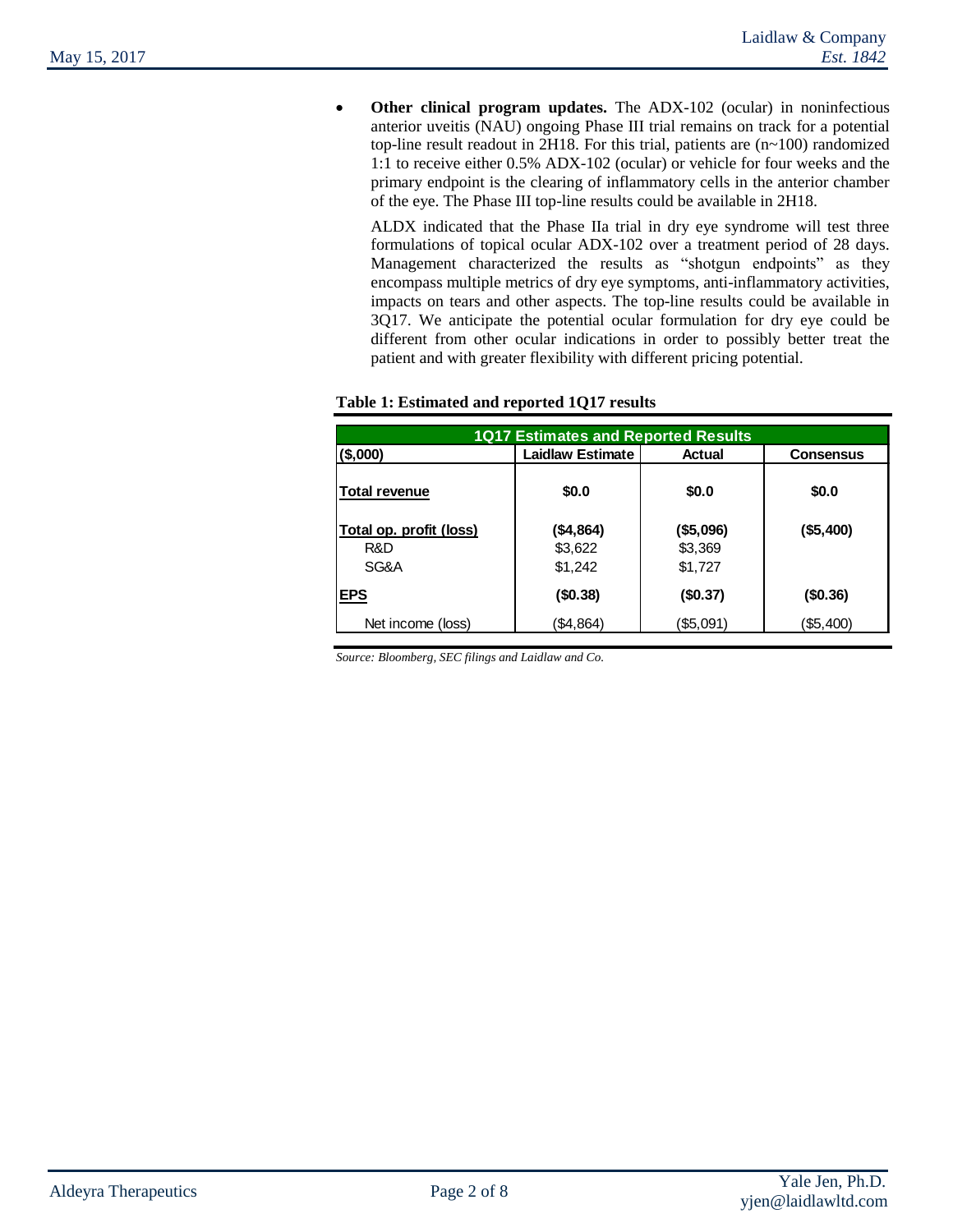| <b>Product</b>                 | <b>Indication</b>                               | <b>Event</b>                                                 | <b>Timing</b>   | <b>Importance</b> |
|--------------------------------|-------------------------------------------------|--------------------------------------------------------------|-----------------|-------------------|
| ADX-102 cream                  |                                                 | Start Phase III study                                        | 2H17            | ***               |
|                                | Sjögren-Larsson Syndrome (SLS)                  | Potentially interim Phase III study results                  | 2H18            | ****              |
|                                |                                                 | Potentially Phase III study results                          | 2019            | ****              |
|                                |                                                 | Potentially report Phase III study top-line results          | 4Q18            | ****              |
|                                | Noninfectious anterior uveitis                  | Potentially start 2nd Phase III trial                        | 2019            | $***$             |
| ADX-102 eyedrop                |                                                 | Potentially report Phase IIb study top-line results          | <b>June, 17</b> | ****              |
|                                | Allergic conjunctivitis                         | Potential to start next clinical trial                       | 2H17/2018       | $***$             |
|                                | Dry eye syndrome                                | Potentially report Phase II dose-optimizing trial<br>results | 3Q17            | ****              |
|                                |                                                 | Potentially to start safety Phase I study                    | 1Q18            | ***               |
| Oral ADX-102 or<br>new trapper | Succinic Semi-aldehyde                          | Potentially to start Phase IIa study                         | 2H18            | ***               |
|                                | Dehydrogenase (SSADH)                           | Potentially to report Phase IIa study results                | 2019            | ****              |
|                                | Sjögren-Larsson Syndrome (SLS)<br>CNS disorders | Potentially to start Phase I study                           | 2H18            | ***               |
| New aldehyde<br>trapper        |                                                 | Provide more updates                                         | 1H17            | $***$             |

# Anticipated milestones in 2017 and beyond

*\*\*\*\* / \*\*\*\*\* Major catalyst event that could impact share price very significantly while \*\*\* event is more informative* 

*Source: Laidlaw & Company and company presentation*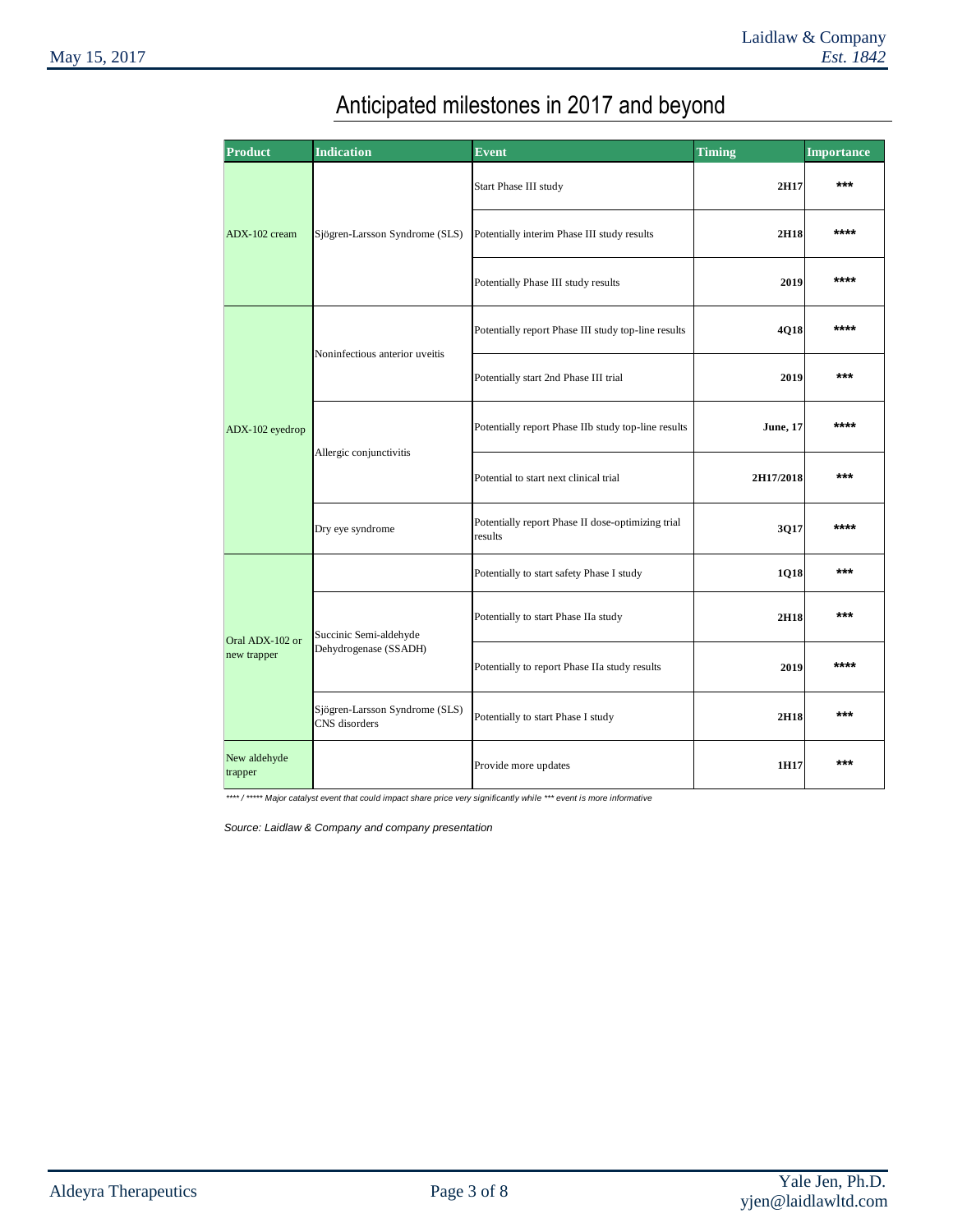## Major Risks

**Risks of clinical study failure could have a major impact on ALDX share value.** Although promising aspects of the company's lead products, ADX-102 in the two indications under clinical trials; it remains too early to predict the safety and efficacy from the two ongoing and upcoming clinical studies. The clinical validation for these programs has not been established. The success of each study could illustrate ADX-102 treatment potential of separate disease areas. It is important that one or both studies demonstrate a positive outcome in order to increase the company's assets and shareholder value. Negative results of either of the clinical studies could impair shareholder value. Further, should these programs further advance into later clinical stage development, it remains too early to predict any potential success of such clinical trials. In SLS, it is possible that elevated fatty alcohol, instead of elevated aldehyde, affects the progression of the disease. If so, ADX-102 might not have the therapeutic effect on of elevated fatty alcohol levels. We view this to be a very modest risk, however.

**Products may not be approved or reach anticipated sales.** Aldeyra's current pipeline products have exhibited the potential to generate positive clinical outcomes from current and future trials. However it remains too early to project whether any of these products will be approved by regulatory agencies. Even if the products were to enter the market, sales could be significantly below projections due to the specific product label under approval, physician consensus for prescribing the drug, changes of treatment paradigms, entrance of competitors, and possibly the changes in pricing flexibility and payer reimbursement. A revenue outlook below expectations could also negatively affect ALDX shareholder value.

**Limited product offering and further validation of technology represent limited diversification to investors.** The major technology platform of ALDX is aldehyde trapping and the company currently has only one drug, ADX-102, in two different delivery forms, in clinical studies. As such, ALDX has a very concentrated product offering portfolio and hence, exhibits limited diversification for investors. In addition, although aldehyde trapping is a novel and logical approach in drug development, it remains too early to gain greater buy-in within medical and investor communities since clinical validation remains very limited.

**Additional financings could dilute shareholder value.** Although the company had ~\$29MM cash at the end of 3Q16, ALDX could need more financial resources going forward if it wants to expand and further develop its pipeline. Should the product not receive FDA approval, or product revenue does not reach expectations; the company might need to issue new equity to raise additional cash. Under such a scenario, the share value of existing shareholders could be diluted.

**Limited trading liquidity limits shareholder options.** Given ALDX shares only entered the public market recently; daily trading volume and name recognition are relatively modest. With relatively illiquid trading volume, shareholders wanting to increase or reduce their positions in a volatile stock market may face constraints.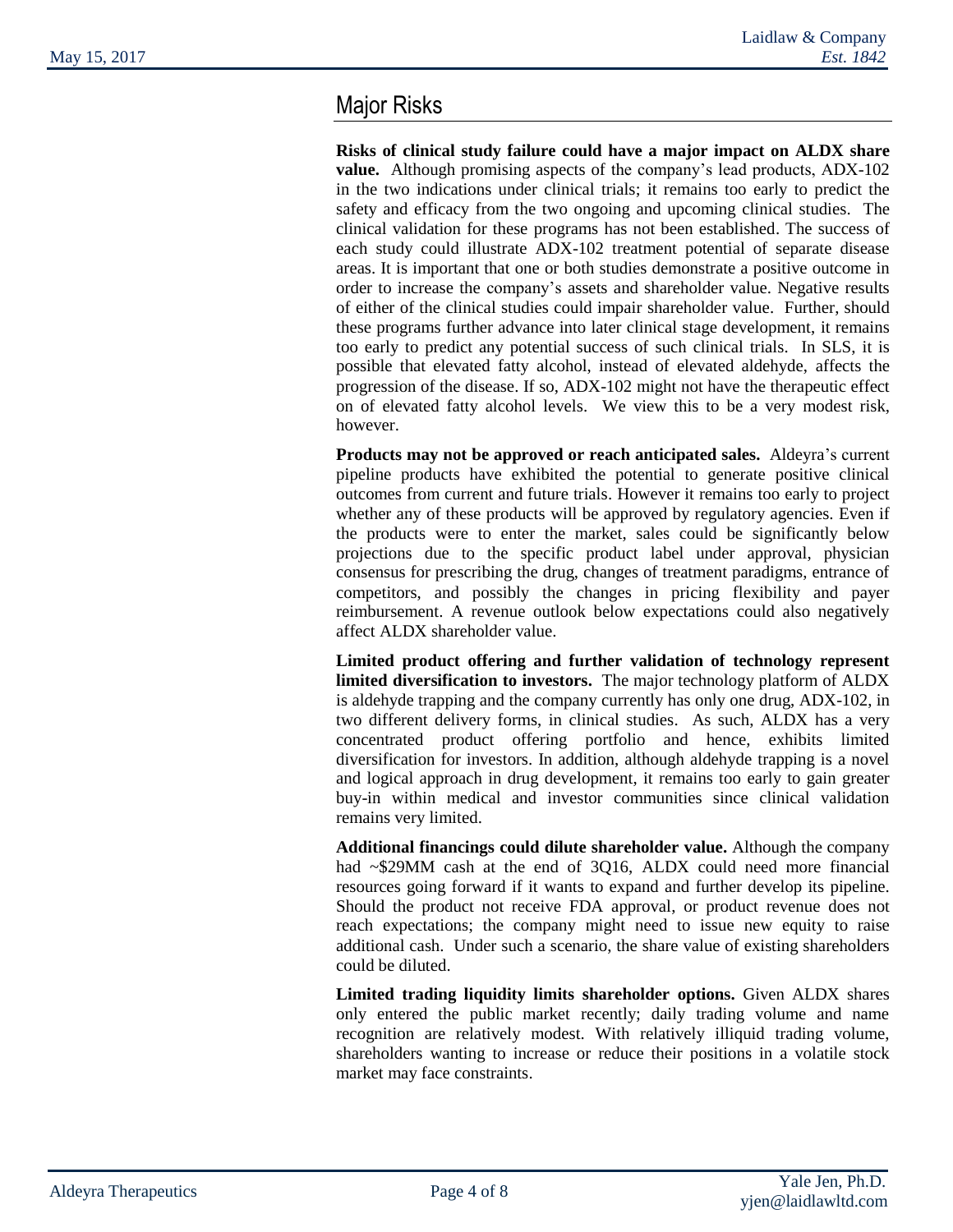### **Aldeyra Therapeutics – Income Statement**

| личути тимиро                                                                       |                          |                        |                        |                        |                        |                        |                        |                          |                          |                        |                          |
|-------------------------------------------------------------------------------------|--------------------------|------------------------|------------------------|------------------------|------------------------|------------------------|------------------------|--------------------------|--------------------------|------------------------|--------------------------|
| (S'000)                                                                             | 2014                     | 2015                   | 2016                   | <b>1Q17</b>            | <b>2Q17E</b>           | 3Q17E                  | 4Q17E                  | 2017E                    | 2018E                    | 2019E                  | 2020E                    |
| Revenue                                                                             |                          |                        |                        |                        |                        |                        |                        |                          |                          |                        |                          |
| Product revenue                                                                     | $\Omega$                 | $\Omega$               | $\Omega$               |                        |                        |                        |                        | $\mathbf{0}$             | $\Omega$                 | $\Omega$               | 2,944                    |
| Other revenue                                                                       | $\Omega$                 | $\Omega$               | $\mathbf{0}$           |                        |                        |                        |                        | $\mathbf{0}$             | $\mathbf{0}$             | $\Omega$               | $\Omega$                 |
| Total revenue                                                                       | $\mathbf{0}$             | $\mathbf{0}$           | $\overline{0}$         |                        |                        |                        |                        | $\mathbf{0}$             | $\mathbf 0$              | $\mathbf{0}$           | 2,944                    |
| Costs of goods                                                                      |                          |                        |                        |                        | $\overline{0}$         |                        |                        | $\mathbf{0}$             | $\overline{0}$           | $\overline{0}$         | 265                      |
| Gross sales                                                                         |                          |                        |                        |                        | $\overline{0}$         |                        |                        | $\mathbf{0}$             | $\mathbf{0}$             | $\Omega$               | 2,679                    |
| Research and development                                                            | 3,708                    | 7,574                  | 13,176                 | 3,369                  | 3,436                  | 3,643                  | 3,737                  | 14,185                   | 15,462                   | 16,854                 | 18,202                   |
| General and administrative                                                          | 3,563                    | 4,415                  | 5,520                  | 1,727                  | 1,675                  | 1,692                  | 1,743                  | 6,836                    | 7,178                    | 7,537                  | 7,914                    |
| Marketing and sales                                                                 |                          |                        |                        |                        |                        |                        |                        |                          | 16,500                   | 16,500                 | 16,500                   |
|                                                                                     |                          |                        |                        |                        |                        |                        |                        |                          |                          |                        |                          |
| <b>Total Operating Expenses</b><br><b>Operating Incomes (losses)</b>                | 7,271<br>(7, 271)        | 11,989<br>(11, 989)    | 18,696<br>(18, 696)    | 5,096<br>(5,096)       | 5,111<br>(5, 111)      | 5,334<br>(5, 334)      | 5,480<br>(5,480)       | 21,022<br>(21, 022)      | 39,140<br>(39, 140)      | 40,891<br>(40, 891)    | 42,616<br>(39, 937)      |
|                                                                                     |                          |                        |                        |                        |                        |                        |                        |                          |                          |                        |                          |
| Change in fair value of preferred stock warrant liabilities                         | 2.328                    | $\Omega$               | $\Omega$               |                        |                        |                        |                        | $\mathbf{0}$             | $\Omega$                 | $\Omega$               | $\Omega$                 |
| Change in fair value of convertible preferred stock rights and rig                  | $\mathbf{0}$<br>$\Omega$ | $\Omega$<br>$\Omega$   | $\Omega$               |                        |                        |                        |                        | $\mathbf{0}$<br>$\Omega$ | $\mathbf{0}$<br>$\Omega$ | $\Omega$<br>$\Omega$   | $\mathbf{0}$<br>$\Omega$ |
| Value provided in excess of issuance price of Series B convertil<br>Interest income | $\Omega$                 | 11                     | $\Omega$<br>102        | 32                     | 27                     | 27                     | 27                     | 113                      | 124                      | 136                    | 136                      |
| Other expenses                                                                      |                          | $\mathbf{0}$           | $\mathbf{0}$           |                        |                        |                        |                        | $\mathbf{0}$             | $\mathbf{0}$             | $\Omega$               | $\mathbf{0}$             |
| Interest expense                                                                    | (244)                    | (113)                  | (106)                  | (27)                   | (27)                   | (27)                   | (27)                   | (108)                    | (108)                    | (108)                  | (108)                    |
| Total Other Income (Expense)                                                        | 2,083                    | (102)                  | (3)                    | 5                      | $\mathbf{0}$           | $\mathbf 0$            | $\Omega$               | $5\phantom{.0}$          | 16                       | 28                     | 28                       |
| Net loss and comprehensive loss                                                     | (5, 187)                 | (12,091)               | (18, 699)              | (5,091)                | (5, 111)               | (5, 334)               | (5,480)                | (21, 017)                | (39, 124)                | (40, 862)              | (39,908)                 |
| Accretion of preferred stock                                                        | (333)                    | $\overline{0}$         | $\overline{0}$         |                        |                        |                        |                        | $\mathbf{0}$             | $\mathbf{0}$             | $\mathbf{0}$           | $\mathbf{0}$             |
| Allocation of undistributed earnings to preferred stockholders                      | $\mathbf{0}$             | $\Omega$               | $\Omega$               |                        |                        |                        |                        | $\mathbf{0}$             | $\mathbf{0}$             | $\Omega$               | $\Omega$                 |
| Deemed dividend                                                                     | (4,054)                  | $\overline{0}$         | $\overline{0}$         |                        |                        |                        |                        | $\overline{0}$           | $\Omega$                 | $\Omega$               | $\Omega$                 |
| Tax                                                                                 | $\Omega$                 | $\Omega$               | $\mathbf{0}$           |                        |                        |                        |                        | $\Omega$                 | $\Omega$                 | $\Omega$               | $\Omega$                 |
| Net Income (Loss)                                                                   | (9,574)                  | (12,091)               | (18, 699)              | (5,091)                | (5, 111)               | (5, 334)               | (5,480)                | (21, 017)                | (39, 124)                | (40, 862)              | (39,908)                 |
| Net Income (Loss) Applicable to Common Shareholders                                 | (9,574)                  | (12,091)               | (18, 699)              | (5,091)                | (5, 111)               | (5, 334)               | (5,480)                | (21, 017)                | (39, 124)                | (40, 862)              | (39,908)                 |
| Net Earnings (Losses) Per Share-Basic                                               | (\$2.51)                 | (\$1.40)               | (\$1.65)               | (\$0.37)               | (\$0.37)               | (S0.38)                | (\$0.38)               | (\$1.50)                 | (\$2.60)                 | (\$2.55)               | (\$2.34)                 |
| Net Earnings (Losses) Per Share-Diluted                                             | (\$3.09)                 | (\$1.40)               | (\$1.65)               | (\$0.37)               | (\$0.37)               | (\$0.38)               | (\$0.38)               | (\$1.50)                 | (\$2.60)                 | (\$2.55)               | (\$2.34)                 |
| Shares outstanding-basic                                                            | 3,818                    | 8,634                  | 11,352                 | 13,797                 | 13,947                 | 14,097                 | 14,247                 | 14,022                   | 15,022                   | 16,022                 | 17,022                   |
| Shares outstanding-diluted                                                          | 3,851                    | 8,634                  | 11,352                 | 13,797                 | 13,947                 | 14,097                 | 14,247                 | 14,022                   | 15,022                   | 16,022                 | 17,022                   |
|                                                                                     |                          |                        |                        |                        |                        |                        |                        |                          |                          |                        |                          |
| Margin Analysis (% of Sales/Revenue)                                                |                          |                        |                        |                        |                        |                        |                        |                          |                          |                        |                          |
| Costs of goods                                                                      |                          |                        |                        |                        |                        |                        |                        |                          |                          | 9%                     | 9%                       |
| R&D<br>SG&A                                                                         | <b>NA</b>                | <b>NA</b>              | <b>NA</b>              | <b>NA</b>              | <b>NA</b>              | <b>NA</b>              | <b>NA</b>              | <b>NA</b>                | <b>NA</b>                | <b>NA</b>              | 618%                     |
|                                                                                     | <b>NA</b><br><b>NA</b>   | <b>NA</b><br><b>NA</b> | <b>NA</b><br><b>NA</b> | <b>NA</b><br><b>NA</b> | <b>NA</b><br><b>NA</b> | <b>NA</b><br><b>NA</b> | <b>NA</b><br><b>NA</b> | <b>NA</b><br><b>NA</b>   | <b>NA</b><br><b>NA</b>   | <b>NA</b><br><b>NA</b> | 269%                     |
| Operating Income (loss)<br>Net Income                                               | <b>NA</b>                | <b>NA</b>              | <b>NA</b>              | <b>NA</b>              | <b>NA</b>              | <b>NA</b>              | <b>NA</b>              | <b>NA</b>                | <b>NA</b>                | <b>NA</b>              | -1356%<br>-1355%         |
|                                                                                     |                          |                        |                        |                        |                        |                        |                        |                          |                          |                        |                          |
| <b>Financial Indicator Growth Analysis (YoY%)</b>                                   |                          |                        |                        |                        |                        |                        |                        |                          |                          |                        |                          |
|                                                                                     |                          |                        |                        |                        |                        |                        |                        |                          |                          |                        |                          |
| <b>Total Revenue</b>                                                                | <b>NA</b>                | <b>NA</b>              | <b>NA</b>              | <b>NA</b>              | <b>NA</b>              | <b>NA</b>              | <b>NA</b>              | <b>NA</b>                | <b>NA</b>                | <b>NA</b>              | <b>NA</b>                |
| R&D                                                                                 | 140%                     | 104%                   | 74%                    | $-4%$                  | 21%                    | 8%                     | 8%                     | 8%                       | 9%                       | 9%                     | 8%                       |
| SG&A                                                                                | 67%                      | 24%                    | 25%                    | 19%                    | 15%                    | 21%                    | 45%                    | 24%                      | 5%                       | 5%                     | 5%                       |
| Marketing and sales                                                                 |                          |                        |                        |                        |                        |                        |                        |                          |                          |                        |                          |
| Operating Income (Losses)                                                           | 98%                      | 65%                    | 56%                    | 3%                     | 19%                    | 12%                    | 18%                    | 12%                      | 86%                      | 4%                     | $-2%$                    |
| Pretax Income                                                                       | 140%                     | 133%                   | 55%                    | 2%                     | 19%                    | 12%                    | 18%                    | 12%                      | 86%                      | 4%                     | $-2%$                    |
| Net Income                                                                          | -963%                    | 26%                    | 55%                    | 2%                     | 19%                    | 12%                    | 18%                    | 12%                      | 86%                      | 4%                     | $-2%$                    |
| <b>EPS</b>                                                                          | $-172%$                  | $-44%$                 | 18%                    | $-28%$                 | $-10%$                 | $-1%$                  | 4%                     | $-9%$                    | 74%                      | $-2%$                  | $-8%$                    |

*Source: Bloomberg LP; Company reports; Laidlaw & Company estimates*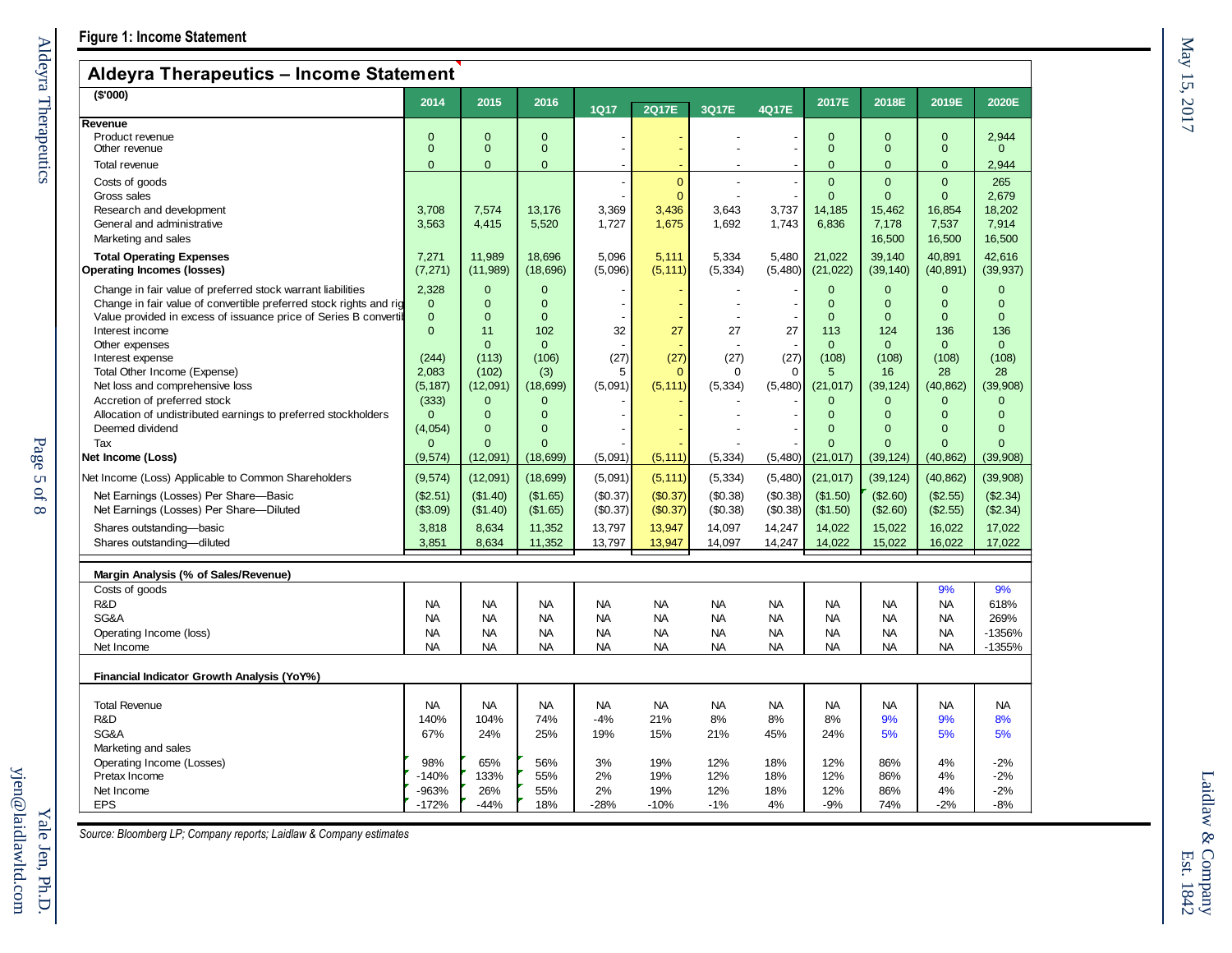### **ANALYST CERTIFICATION**

The analyst responsible for the content of this report hereby certifies that the views expressed regarding the company or companies and their securities accurately represent his personal views and that no direct or indirect compensation is to be received by the analyst for any specific recommendation or views contained in this report. Neither the author of this report nor any member of his immediate family or household maintains a position in the securities mentioned in this report.

#### **EQUITY DISCLOSURES**

For the purpose of ratings distributions, regulatory rules require the firm to assign ratings to one of three rating categories (i.e. Strong Buy/Buy-Overweight, Hold, or Underweight/Sell) regardless of a firm's own rating categories. Although the firm's ratings of Buy/Overweight, Hold, or Underweight/Sell most closely correspond to Buy, Hold and Sell, respectively, the meanings are not the same because our ratings are determined on a relative basis against the analyst sector universe of stocks. An analyst's coverage sector is comprised of companies that are engaged in similar business or share similar operating characteristics as the subject company. The analysis sector universe is a sub-sector to the analyst's coverage sector, and is compiled to assist the analyst in determining relative valuations of subject companies. The composition of an analyst's sector universe is subject to change over time as various factors, including changing market conditions occur. Accordingly, the rating assigned to a particular stock represents solely the analyst's view of how that stock will perform over the next 12-months relative to the analyst's sector universe.

#### *Additional information available upon request.*

‡ Laidlaw & Company has received compensation from the subject company for investment banking services in the past 12 months and expects to receive or intends to seek compensation for investment banking services from the company in the next three months.

#### **RATINGS INFORMATION**

#### **Rating and Price Target Change History**



**Source: Laidlaw & Company <b>Created by: Blue-Compass.net** 

| Laidlaw & Company Rating System* |                                                                                      | % of Companies<br><b>Under Coverage</b> | % of Companies for which Laidlaw & Company<br>has performed services for in the last 12 months |                  |  |  |
|----------------------------------|--------------------------------------------------------------------------------------|-----------------------------------------|------------------------------------------------------------------------------------------------|------------------|--|--|
|                                  |                                                                                      |                                         | <b>Investment Banking</b>                                                                      | <b>Brokerage</b> |  |  |
| <b>Strong Buy</b><br>(SB)        | Expected to significantly outperform the sector over 12<br>months.                   | 2.27%                                   | $0.00\%$                                                                                       | $0.00\%$         |  |  |
| Buy $(B)$                        | Expected to outperform the sector average over 12 months.                            | 61.36%                                  | 29.55%                                                                                         | 2.27%            |  |  |
| Hold(H)                          | Expected returns to be in line with the sector average over 12<br>months.            | 2.27%                                   | $0.00\%$                                                                                       | $0.00\%$         |  |  |
| Sell (S)                         | Returns expected to significantly underperform the sector<br>average over 12 months. | $0.00\%$                                | $0.00\%$                                                                                       | $0.00\%$         |  |  |

#### **ADDITIONAL COMPANIES MENTIONED**

#### **ADDITIONAL DISCLOSURES**

As of the date of this report, neither the author of this report nor any member of his immediate family or household maintains an ownership position in the securities of the company (ies) mentioned in this report.

This report does not provide individually tailored investment advice and has been prepared without regard to the individual financial circumstances and objectives of persons who receive it. Laidlaw & Co (UK), Ltd. recommends that investors independently evaluate particular investments and strategies, and encourages investors to seek the advice of a financial adviser. The appropriateness of a particular investment or strategy will depend on an investor's individual circumstances and objectives. The securities, instruments, or strategies discussed in this report may not be suitable for all investors, and certain investors may not be eligible to purchase or participate in some or all of them. This report is not an offer to buy or sell or the solicitation of an offer to buy or sell any security/instrument or to participate in any particular trading strategy.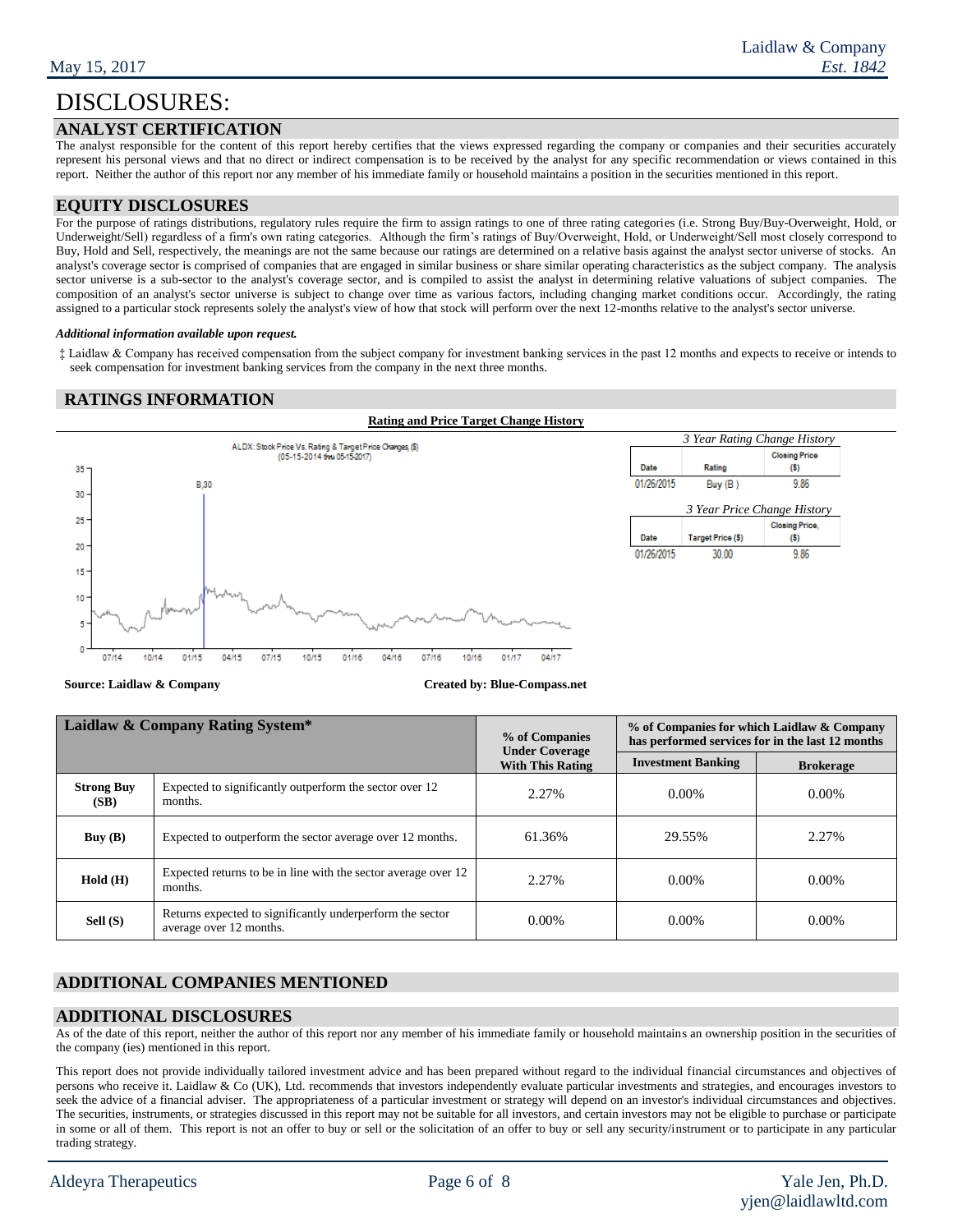Associated persons of Laidlaw & Co (UK), Ltd not involved in the preparation of this report may have investments in securities/instruments or derivatives of securities/instruments of companies mentioned herein and may trade them in ways different from those discussed in this report. While Laidlaw & Co (UK), Ltd., prohibits analysts from receiving any compensation. Bonus or incentive based on specific recommendations for, or view of, a particular company, investors should be aware that any or all of the foregoing, among other things, may give rise to real or potential conflicts of interest.

With the exception of information regarding Laidlaw & Co (UK), Ltd. this report is based on public information. Laidlaw & Co (UK), Ltd makes every effort to use reliable, comprehensive information, but we make no representation that it is accurate or complete and it should not be relied upon as such. Any opinions expressed are subject to change and Laidlaw & Co (UK), Ltd disclaims any obligation to advise you of changes in opinions or information or any discontinuation of coverage of a subject company. Facts and views presented in this report have not been reviewed by, and may not reflect information known to, professionals in other Laidlaw & Co (UK), Ltd business areas. Laidlaw & Co (UK), Ltd associated persons conduct site visits from time to time but are prohibited from accepting payment or reimbursement by the company of travel expenses for such visits. The value of and income from your investments may vary because of changes in interest rates, foreign exchange rates, default rates, prepayment rates, securities/instruments prices. market indexes, operational or financial conditions of companies or other factors. There may be time limitations on the exercise of options or other rights in securities/instruments transactions. Past performance is not necessarily a guide to future performance. Estimates of future performance are based on assumptions that may not be realized. If provided, and unless otherwise stated, the closing price on the cover page is that of the primary exchange for the subject company's securities/instruments.

Any trademarks and service marks contained in this report are the property of their respective owners. Third-party data providers make no warranties or representations of any kind relating to the accuracy, completeness, or timeliness of the data they provide and shall not have liability for any damages of any kind relating to such data. This report or any portion thereof may not be reprinted, sold or redistributed without the written consent of Laidlaw & Co (UK), Ltd. This report is disseminated and available primarily electronically, and, in some cases, in printed form.

The information and opinions in this report were prepared by Laidlaw & Co (UK), Ltd. For important disclosures, please see Laidlaw & Co (UK), Ltd.'s disclosure website at www.Laidlawltd.com, or contact your investment representative or Laidlaw & Co (UK), Ltd at 546 Fifth Ave, 5th Floor, New York, NY 10036 USA.

© 2017 Laidlaw & Co. (UK), Ltd.